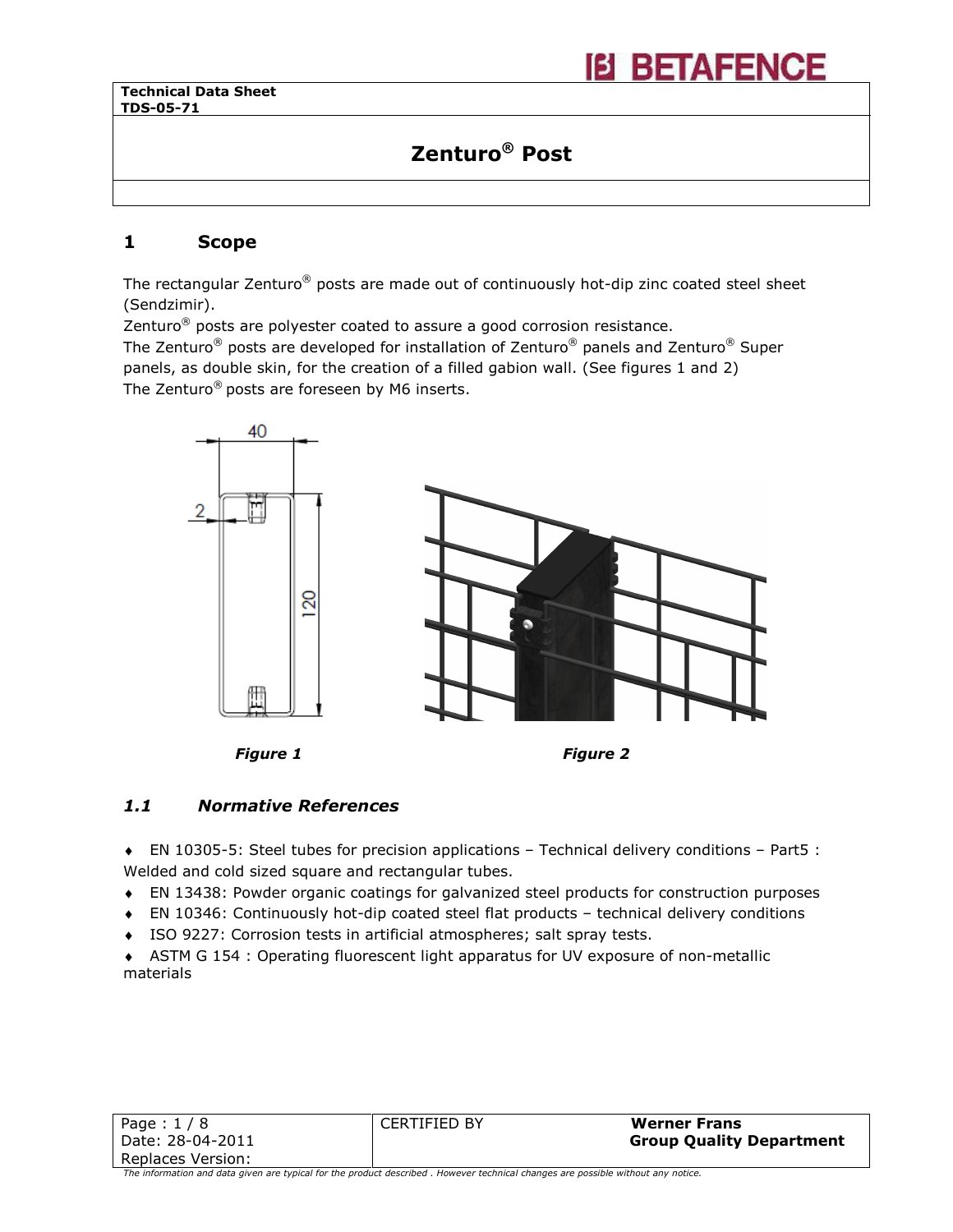Ι

# Zenturo® Post

### 2 Raw Material

### 2.1 Chemical Analysis of the steel

Chemical analysis of Zenturo® post: See table 1.

| <b>Table 1: Chemical composition</b> |               |  |
|--------------------------------------|---------------|--|
| Element                              | $\frac{0}{0}$ |  |
| C                                    | $\leq 0,20$   |  |
| Si                                   | max. 0,60%    |  |
| Mn                                   | max. 1,70%    |  |
| Р                                    | max. 0,12     |  |
| ς                                    | max 0,045     |  |

The steel is in accordance with the European Standard EN10346.

The designation of the steel is: S250.

The steel strip is continuously hot-dip galvanized, in accordance with EN10346 Z275.

If DX51D or S220 quality is used in accordance to EN 10346, the yield strength shall be minimum 235N/mm².

### 2.2 Polyester Coating

The epoxy and polyester is free of lead and cadmium

### 3 Requirements

### 3.1 Designation



| Page: $2/8$       | <b>CERTIFIED BY</b> | <b>Werner Frans</b>             |
|-------------------|---------------------|---------------------------------|
| Date: 28-04-2011  |                     | <b>Group Quality Department</b> |
| Replaces Version: |                     |                                 |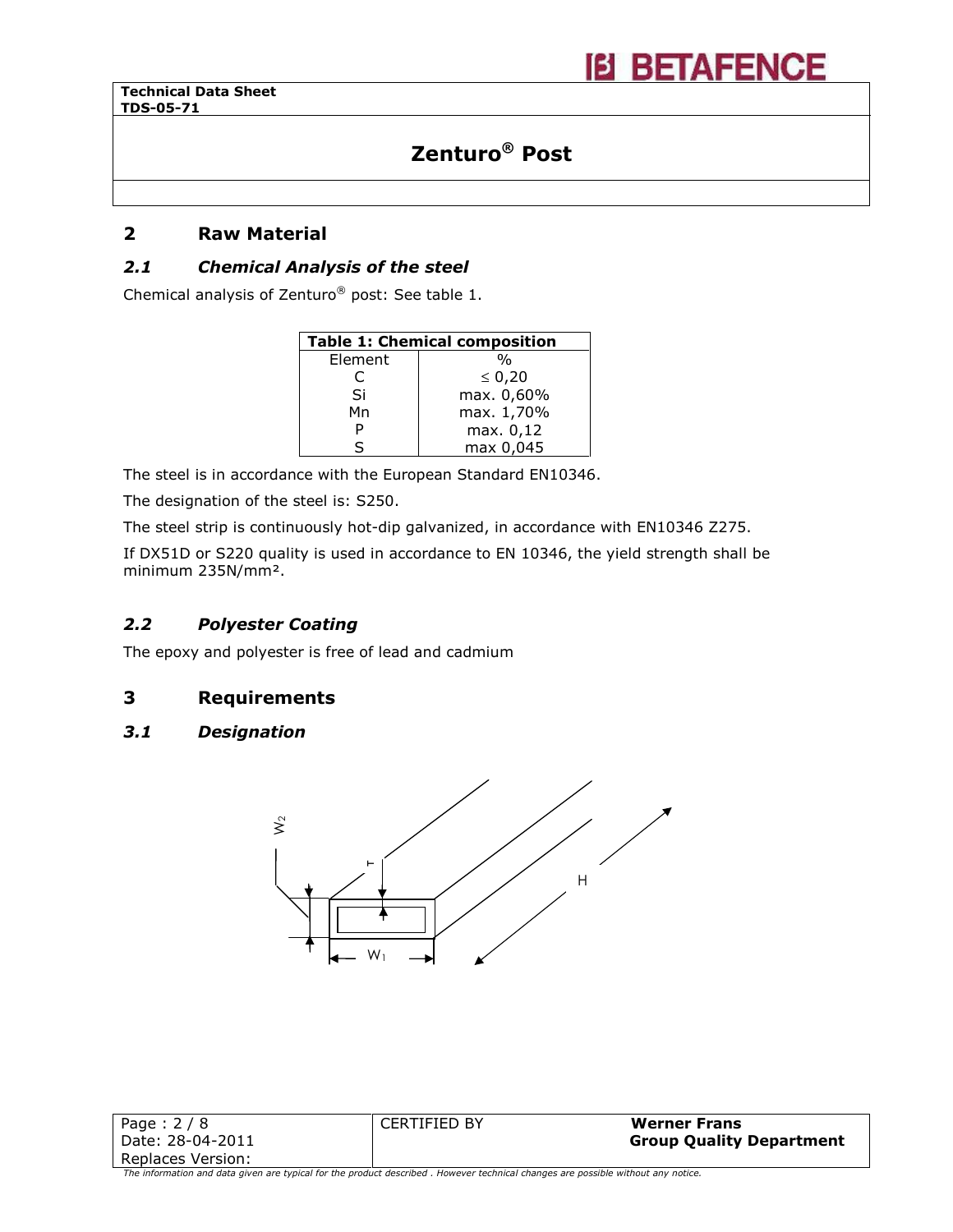Ι

# Zenturo® Post

**IB BETAFENCE** 

XX x XX x X,XX x XXXX Height H



### 3.2 Dimensions and Tolerances

Standard types are summarised in the table 2

| Table 2: dimensions standard types (mm) |    |             |        |                  |         |
|-----------------------------------------|----|-------------|--------|------------------|---------|
| $W_1$                                   | W, | thickness T | height | <b>Betafence</b> | Sapcode |
|                                         |    |             |        | Drawing          |         |
| 120                                     | 40 | 2,00        | 1100   | BFO31P001001     | 7051810 |
| 120                                     | 40 | 2,00        | 1500   | BFO31P001002     | 7051811 |
| 120                                     | 40 | 2,00        | 1700   | BFO31P001003     | 7051812 |
| 120                                     | 40 | 2,00        | 2000   | BFO31P001004     | 7051813 |
| 120                                     | 40 | 2,00        | 2400   | BFO31P001005     | 7051814 |
| 120                                     | 40 | 2,00        | 2700   | BFO31P001006     | 7051815 |

Tolerances:

on the outside dimension W1 and W2: See table 3 on the thickness:  $\pm$  10% of the thickness

on the length:  $±$  2mm

| Table 3 : Side length(s) tolerances |  |            |  |
|-------------------------------------|--|------------|--|
|                                     |  | tolerance  |  |
| 120                                 |  | $\pm 0.70$ |  |

The tolerance is in accordance with EN 10305-5 table 6

M6 inserts are mounted at both sides of the post.

### 3.3 Tensile strength

The strength is specified by

tensile strength: min. 330 N/mm² yield strength: min. 235 N/mm²

When the tensile strength is lower then 330N/mm<sup>2</sup>, the yield strength shall be the overriding criterion.

| Page: $3/8$       | CERTIFIED BY | <b>Werner Frans</b>             |
|-------------------|--------------|---------------------------------|
| Date: 28-04-2011  |              | <b>Group Quality Department</b> |
| Replaces Version: |              |                                 |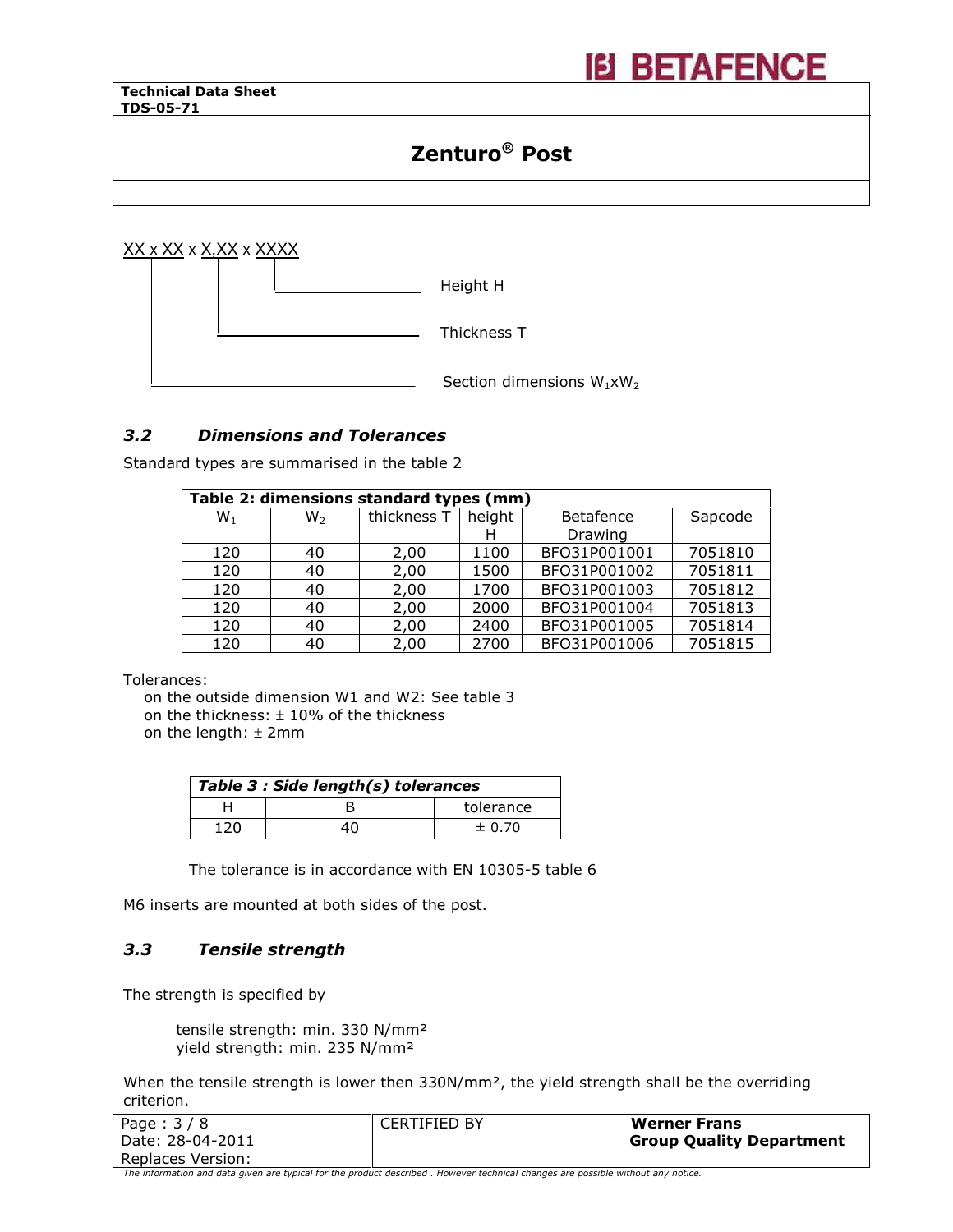# Zenturo® Post

**IEI BETAFENCE** 

### 4. Coating

### 4.1 Zinc

Ι

Zinc coating:

Min. of 275 g/m<sup>2</sup> as an average of 3 measurements and double side determined.

In accordance with EN10346. (Z275)

### 4.2 Polyester Coating

**Thickness:** Min. 60 µm (average of 4 measurements)

The polyester is free of lead and cadmium.

Colour: Metallic anthracite. BF7016M. Other colours are available and can be found in the technical data sheet TDS-99-33. (Polyester coating)

#### Adhesion:

Make two scratches by means of a hard metal pointed graving tool, penetrating through the metal and intersecting at an angle of

 $30^{\circ}$   $\pm$  5°. Lift a 30° peak with the point of a knife. The coating shall not be able to be lifted from the metal by more than 5 mm.

#### Resistance of the polyester to saltspray:

Make a diagonal cross by means of a hard metal pointed graving tool, penetrating through the metal. Test in accordance with ISO 9227.

After 1000 h there shall be no corrosion beneath the polyester or loss of adhesion in excess of 10 mm from the diagonals and no signs of blistering, cracking or crazing on any part of the specimen.

Resistance against UV: in accordance with ASTM G 154:

The tests are carried out on a smooth piece of plate that has been through the entire production process for the product involved.

After 2500 h QUV and after washing with pure water, the colour difference, expressed as  $\Delta E^*$  is maximum 5.

Loss of gloss: after 1000 hours max. 50 % of the original one, measured after being washed with pure water.

| Page: $4/8$       | CERTIFIED BY | <b>Werner Frans</b>             |
|-------------------|--------------|---------------------------------|
| Date: 28-04-2011  |              | <b>Group Quality Department</b> |
| Replaces Version: |              |                                 |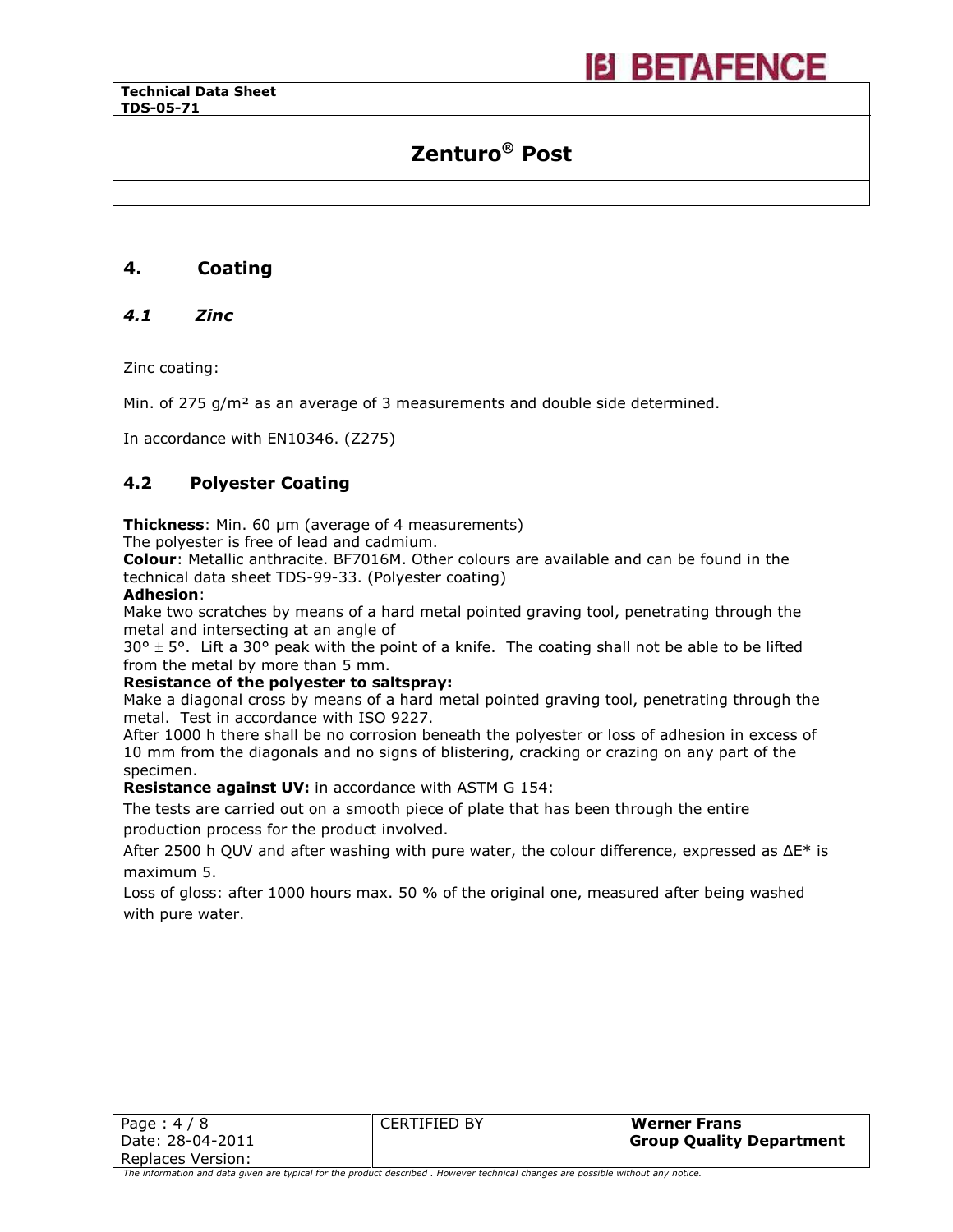# Zenturo® Post

### 4 Accessories

### 4.1 Post Cap

Each post is provided with a plastic cap made out of UV resistant plastic. Dimensions: 120 x 40mm Colour: black

Ι

The post cap will fit on the post without any problem. The cap shall be pre-installed on the post.



### 4.2 Distance holder

A distance holder is used in order to avoid bending of the panels due to the weight of the gabion infill.

The specific distance holders are developed to be fully compatible with the Zenturo<sup>®</sup> posts. The holder is made out of a Zincalu® super coated steel wire.

Wire diameter: 2,90mm.

The wire is bended into hooks at both sides.

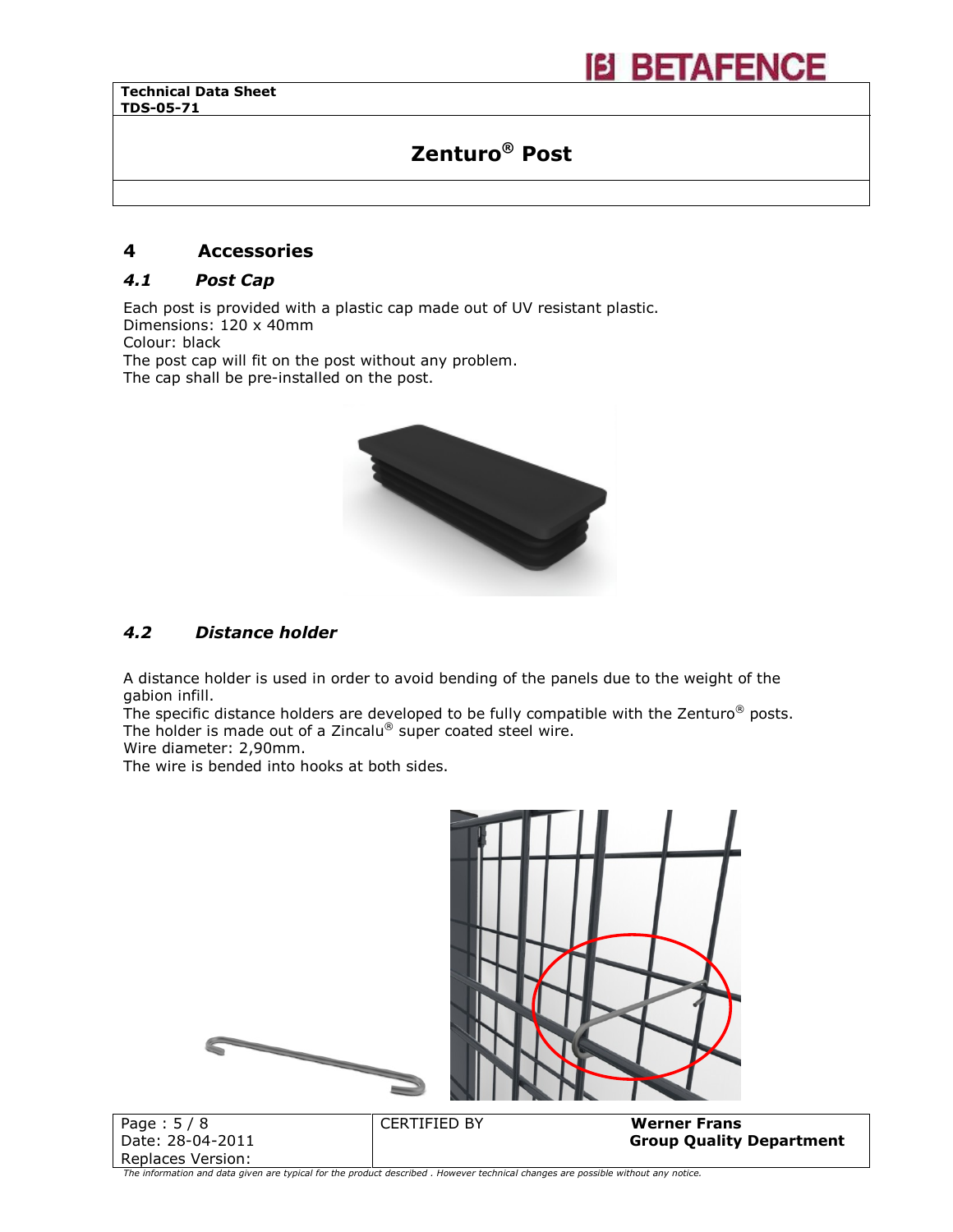Ι

## Zenturo® Post

**IB BETAFENCE** 

### 4.3 Spider fixator

Spider fixators are used to mount panels on the Zenturo® posts.

The spider fixators are made out of steel, hot dip galvanized and afterwards polyester coated. Polyester coating thickness: min. 60µm

Colour: Metallic anthracite BF7016M



### 4.4 Bolts and washers

Hexagon security bolts M6 x 40: made out of stainless steel Washers: M6 made out of stainless steel



#### 4.5 Inserts

Dimensions of the inserts: M6 (See figure 1)

| Page: $6/8$                                                                                                                      | <b>CERTIFIED BY</b> | <b>Werner Frans</b>             |
|----------------------------------------------------------------------------------------------------------------------------------|---------------------|---------------------------------|
| l Date: 28-04-2011                                                                                                               |                     | <b>Group Quality Department</b> |
| Replaces Version:                                                                                                                |                     |                                 |
| The information and data given are typical for the product described. However technical changes are possible without any notice. |                     |                                 |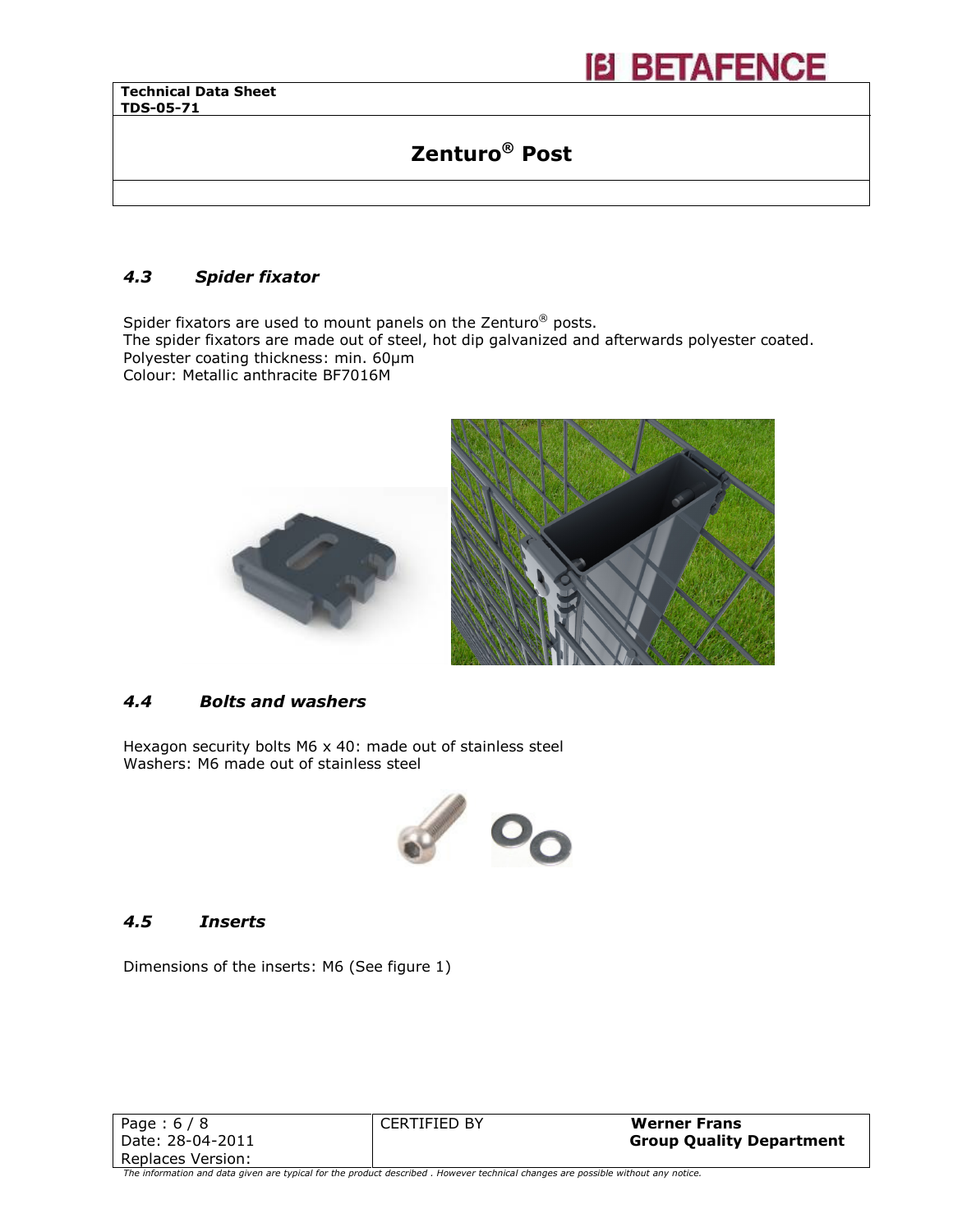# Zenturo® Post

**IEI BETAFENCE** 

### 5 Packaging

#### Posts:

Ι

Each post shall have a label with product identification and an ean-code. A black cap will be pre-mounted on the post.

80 posts will be put on a four way pallet.

The posts are bundled per 2, by means of UV resistable plastic foil.

The foil is covering the posts completely.

Two strong straps shall be put around the packed pallet.

An identification label with the SAP-code and number of posts shall be put on each side of the pallet.

| Table 4 : pallet dimensions |            |                            |        |                |
|-----------------------------|------------|----------------------------|--------|----------------|
| Height                      | Number     | Pallet                     | Weight | Sapcode        |
| of the post                 | of posts / | dimensions                 | of the | Anthracite     |
|                             | pallet     | $L \times W \times H$      | post   | <b>BF7016M</b> |
| mm                          |            | cm                         | kg     |                |
| 1100                        | 80         | $115 \times 100 \times 58$ | 3,4    | 7051810        |
| 1500                        | 80         | $155 \times 100 \times 58$ | 4,6    | 7051811        |
| 1700                        | 80         | $175 \times 100 \times 58$ | 5,2    | 7051812        |
| 2000                        | 80         | $205 \times 100 \times 58$ | 6,2    | 7051813        |
| 2400                        | 80         | $245 \times 100 \times 58$ | 7.4    | 7051814        |
| 2700                        | 80         | $275 \times 100 \times 58$ | 8.3    | 7051815        |

#### Fixators:

50 spider fixators, including 50 stainless steel bolts and washers are packed in a cardboard box. Each cardboard box shall have a label mentioning :

- The product identification
- Ean code

#### Distance holders:

100 distance holders are packed in a box. Each box shall have a label mentioning :

- The product identification
- Ean code